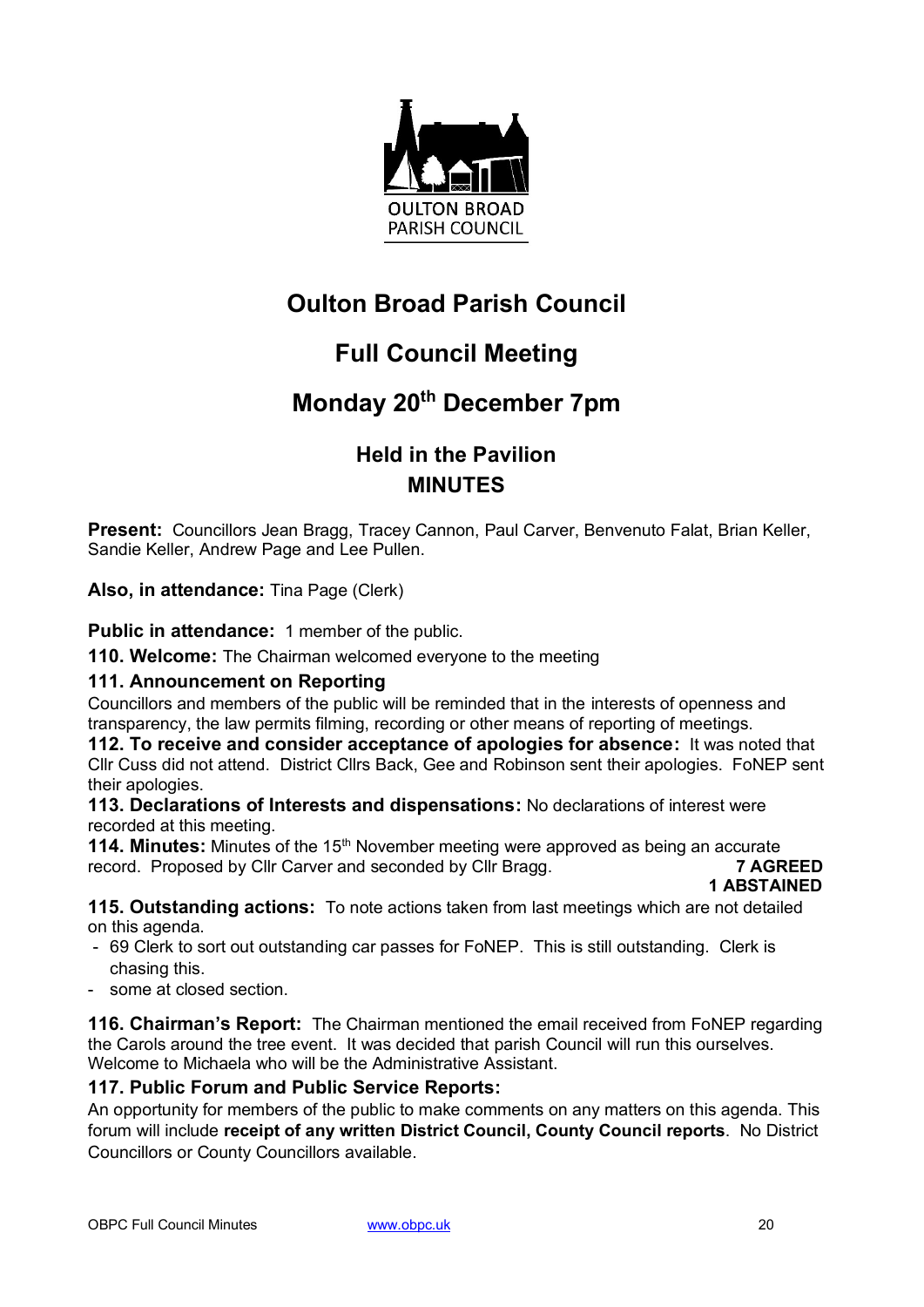**118. To receive an update from FoNEP:** FoNEP did not attend.

**119. To receive an update on the works being undertaken for FoNEP workshop and agree additional quotes:** Awaiting additional quotes for the timbers, leaking roof.

**120. To receive an update on the Gateway to the Broads 5 year plan**: There has been no meeting as yet. The plan runs out 31/12/21. This was put on hold awaiting for the new gardener and their ideas. Norse has not confirmed when the new gardener will be starting. **Action Clerk** to send what she has to Norse for submission.

**121. To receive an update on the new office:** The dividing door has been closed and secured. Waiting on the installation of the heating to warm the building up before the flooring can be laid. Anglia Electrical should be installing the heating this week, so that the building can warm up over Christmas. **Action Cllr Page** to chase Anglia Electrical.

**122. To approve the additional expense for the Sheds 1 – 7 fire safety system:** This is just the alarm system. The quote has been obtained from Anglia Electrical and Security Ltd, £6273.79. Proposed by Cllr Page and seconded by Cllr B Keller. **7 AGREED**

#### **1 ABSTAINED**

**123. To ratify the Personnel Committees decision for the appointment of the Administration Assistant:** The appointment of Michaela McGoun, proposed by Cllr Carver and seconded by Cllr S Keller. **ALL AGREED**

The Chairman welcomed Michaela to the Council table.

**124 To receive an update on the repair work needed for OBWSC:** No quote has been received. **On Hold.**

**125. To receive an update on the TCV visit to Monckton Avenue and agree any action:** Cllr Bragg and the Clerk meet with a couple of people and walked around the whole of the area, Slaters, woodland and the outside of the 'Land adjacent to Monckton Avenue'. There was a comment that the area at Slaters Pit has been cleared away too much. There are concerns about the pipes leading to the Pit. Action Clerk to get Suffolk Wildlife Trust to look at the swan and sees if he is OK. The total for the clearance and management for phase 1 is £17,375. Proposed to agree with Phase 1 by Cllr Bragg and seconded by Cllr Falat.

**126. To agree the budget for 2022-2023**: The precept was discussed line by line at the Finance Committee. The following suggestion was discussed and agreed. Total Precept £243,354, which is a Band D precept of £74.40, an increase of £4.17 per year (8p per week). Proposed by Cllr Falat and seconded by Cllr S Keller. **ALL AGREED**

The fence around the boating lake quote has increased to £3850 + VAT. This was also agreed. **127. To receive an update on the migration of the OBPC emails and agree a way forward:** Action Clerk to email Dessol and get the emails migrated over for Cllrs Page and **Carver** 

### **128. To approve the payments for this month and in between meetings:**

**BACS**

| ESC          | By Election                      | £313.72   |
|--------------|----------------------------------|-----------|
| Cozens       | Install lights and remove lights | £600.00   |
| <b>IHT</b>   | CCTV                             | £41.76    |
| <b>Norse</b> | partnership fees                 | £7,926.00 |
| SLCC         | Additional up top CiLCA          | £30.00    |
|              |                                  | £8,911.48 |

Payments totally £8,911.48. Proposed by Cllr B Keller and seconded by Cllr Falat.

#### **ALL AGREED**

#### **129. To note the reconciliations of the bank statements outstanding this financial year:** Handed to B Keller for authorising.

130. To update Councillors on any meetings relating to Parish since last meeting:

Powerboats meeting was positive, they will move the concrete pad where the hut is further down